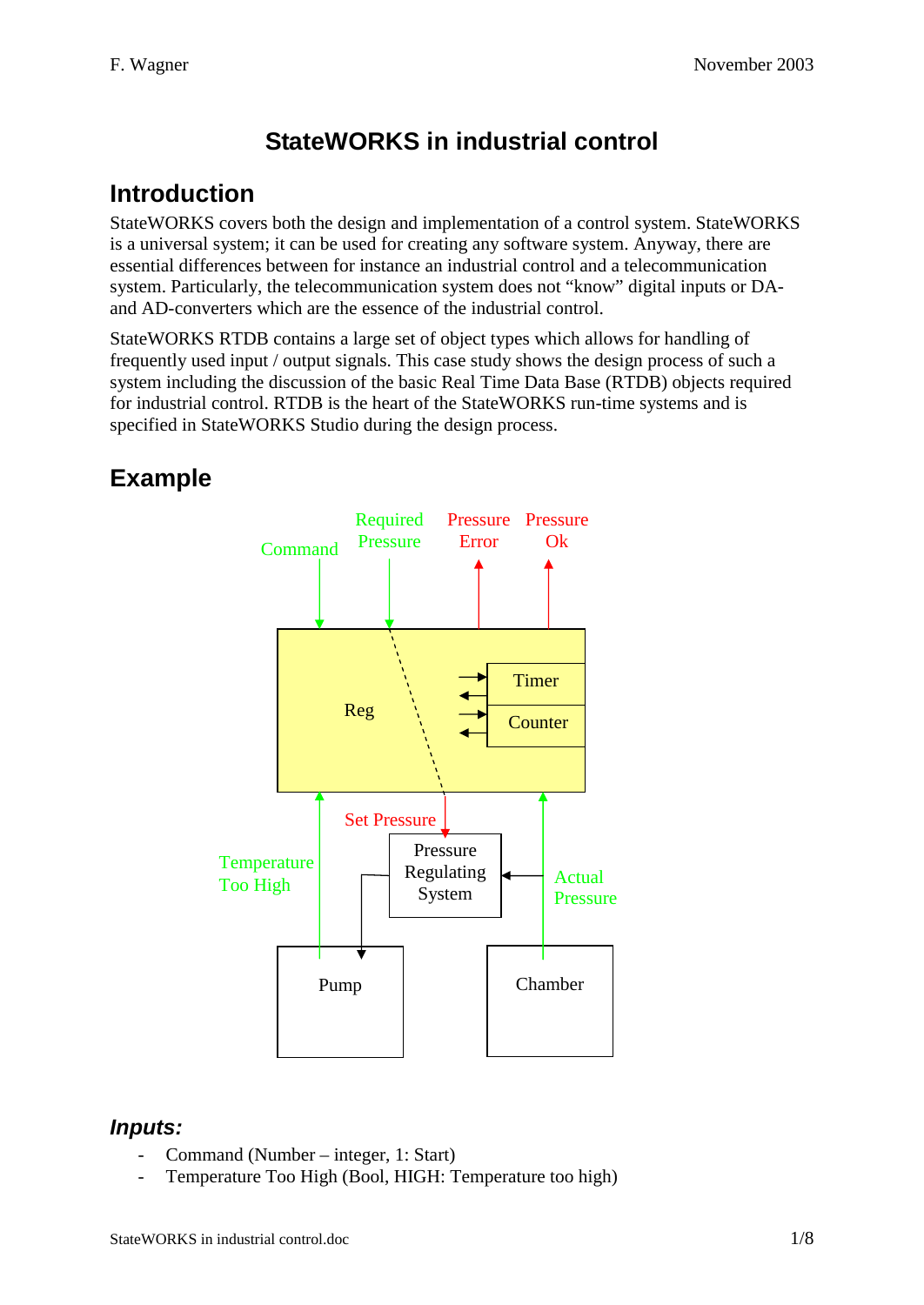- Actual Pressure (float, value from 12-bit AD converter: 0…4095 corresponding to 0...1000 mBar)
- Required Pressure parameter (float, value from operator: 0…1000 mBar).

#### *Outputs:*

- Alarm (String, Message: Pressure error)
- Digital Signal (Bool, HIGH: Pressure is Ok, to control LED)
- Set Pressure (float, Required Pressure parameter: 0…1000 mBar corresponding to 0…2047 for 11-bit DA converter).

#### *Internal (at least):*

- Timer
- Counter.

### *Requirements:*

The discussed system is a typical system where a regulator does the principal job stabilizing some value (to make it more realistic we called this value a Pressure). This regulator is supervised by a control system which task is to supply the settings for the regulator and to detect malfunctioning. In addition, the supervising system is the interface to the operator, informing him about the control situation and passing commands or required values to the control system.

The Reg control system is to supervise an automatic control system (Pressure Regulating System) which stabilizes a Pressure in a chamber. The Regulator receives the Actual Pressure value and controls the Pump.

The operator defines the Set Pressure value by setting the Required Pressure value and starts the Reg supervision sending the Command Start (number  $= 1$ ).

If the Pressure value reaches the required value  $\pm 5\%$  of the Required Pressure it is signalled by a LED controlled by a Pressure Ok signal. If the Required Pressure value is not reached in a certain time the control system issues an alarm message to inform the operator about the failure and stops the supervision.

If the Required Pressure value is once reached and later exceeds the allowed range the control system should tolerate it, if it does not last longer than a certain time and if it occurs not more than a certain number of times. Otherwise the system should switch off the supervision and produce the alarm informing the operator about the failure. The system restarts the supervision on receiving again the command Start.

If the operator changes the Required Pressure value the Timer as well as the counting of failures should be reset and begin from 0.

# **The control problem**

The control system as described above has to operate in a heterogeneous environment. It receives different type inputs: an integer number (Command), two float numbers (Required Pressure and Actual Pressure) and a Boolean signal (Temperature Too High). In addition, the Timer and Counter will generate expiration signals (OVER). On the outputs side, the control system produces also signals of different types: a float number (Set Pressure), alarm text (Pressure Error) and Boolean signal (Pressure Ok). In addition, the Timer and Counter are controlled by commands, like Start, Reset or Stop.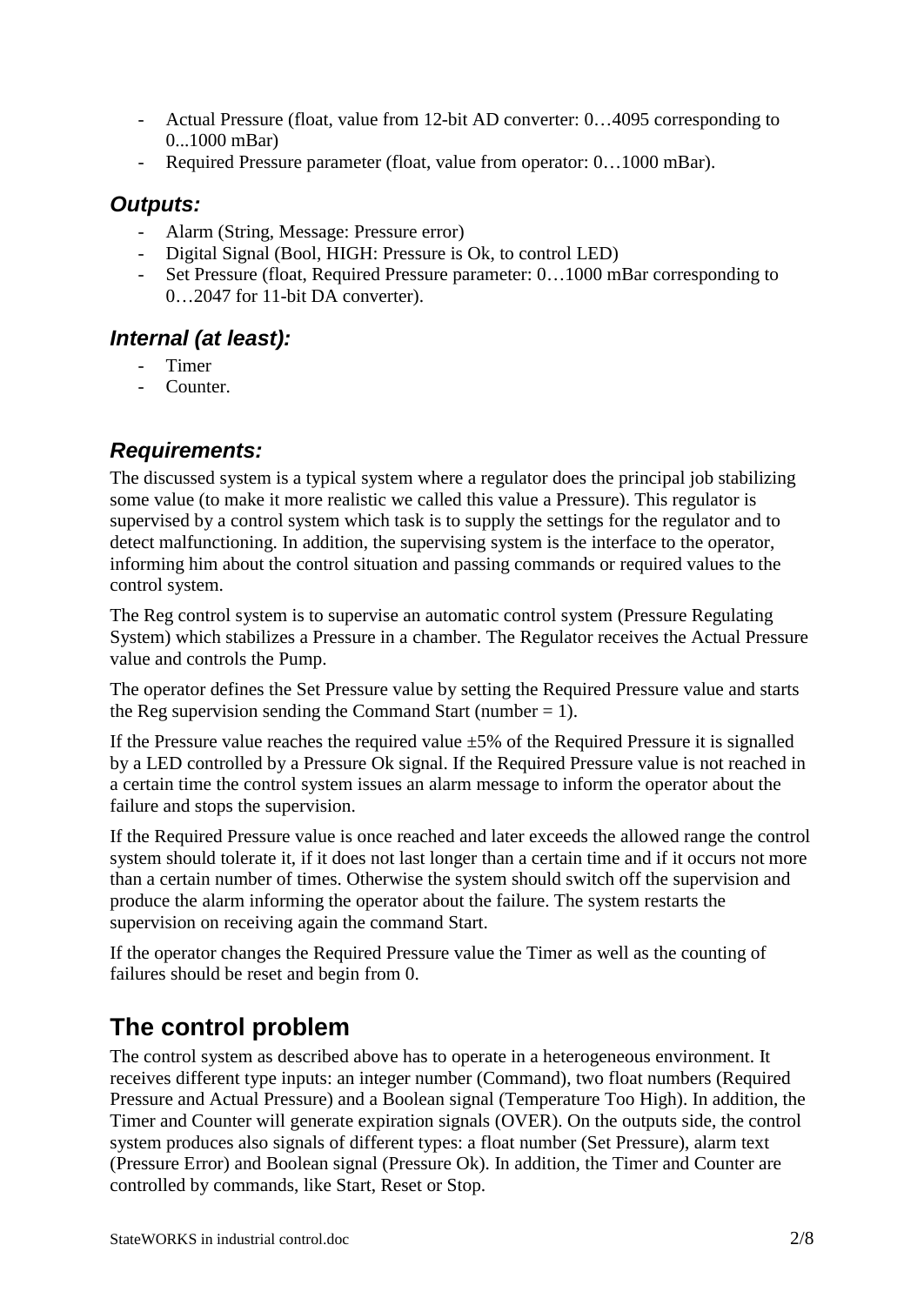The input and output signals have several properties. The signal Actual Pressure coming from an 12-bit AD-converter is a number in the range 0…4095 which corresponds to 0…1000 mBar but the range which is considered as correct is  $\pm$ 5% of the Required Pressure. The practical version could be more complex: the range limits could be parameters or x% of the Required Pressure where x is a parameter. The imaginable variation of signal properties is large. Similarly, we could analyze all signals showing their varieties. In system design we have also to foresee possibilities to extend the requirements in the future.

The Set Pressure output value is a number in the range 0…1000 mBar and it is passed to an 11-bit DA-converter which output changes than in the range 0...2047.

SWLab simulates 12-bit DA- and AD-converters for AD- and DA-converters. Therefore, we will use the entire range for AD-converter  $(0...4095)$  but only half of the range for the DAconverter, moving its range by 2048 (offset).

The interesting question is how to master the control, how to filter the essential control factors from the irrelevant details. The problem seems at first sight to be relatively simple but if we consider all details it is getting complex.

### **The StateWORKS solution**

### *Behavior*

StateWORKS is based on a strict partition between the data and control flow. Using StateWORKS approach we concentrate in the beginning on a control specification. We use state machine model to specify the behaviour of the control system. To start the specification we have to define the control relevant properties of inputs and outputs. We will use these properties to specify the behaviour. Let's "forget" for a while the details like numerical values of Pressure or allowed limits of the Actual Pressure value. Let's concentrate only on issues that determine the system behaviour.

First we analyze inputs and find names that describe well the required control properties:

- Command: we need a command to start the system; let's call it **Cmd\_Start**.
- Required Pressure: we need the information that the parameter has changed; let's call it **RequiredPressure\_Changed**.
- Actual Pressure: we need information whether the Pressure is ok or wrong; let's be specific defining 3 values: **Pressure\_OK**, **Pressure\_TooHigh**, **Pressure\_TooLow**.
- Temperature Too High: we call this information **Motor\_TooHot**.
- Timer: we need a signal when Timer elapses; we call it **Timer\_OVER**.
- Counter: we need a signal when Counter reaches its limit; we call it **Counter\_OVER**.

Then we define actions to be done:

- Set Pressure: we need two signals which control this value; we call them **SetPressure\_On** and **SetPressure\_Off**.
- Pressure OK: we need two signals to control LED; we call them **LED\_On** and **LED\_Off**.
- Pressure Error: this is info for an operator; we call it **Pressure\_Error**.
- Timer: we need a signal to start the Timer; we call it **Timer\_ResetStart**.
- Counter: we need a signal to start the Counter; we call it **Counter\_ResetStart**.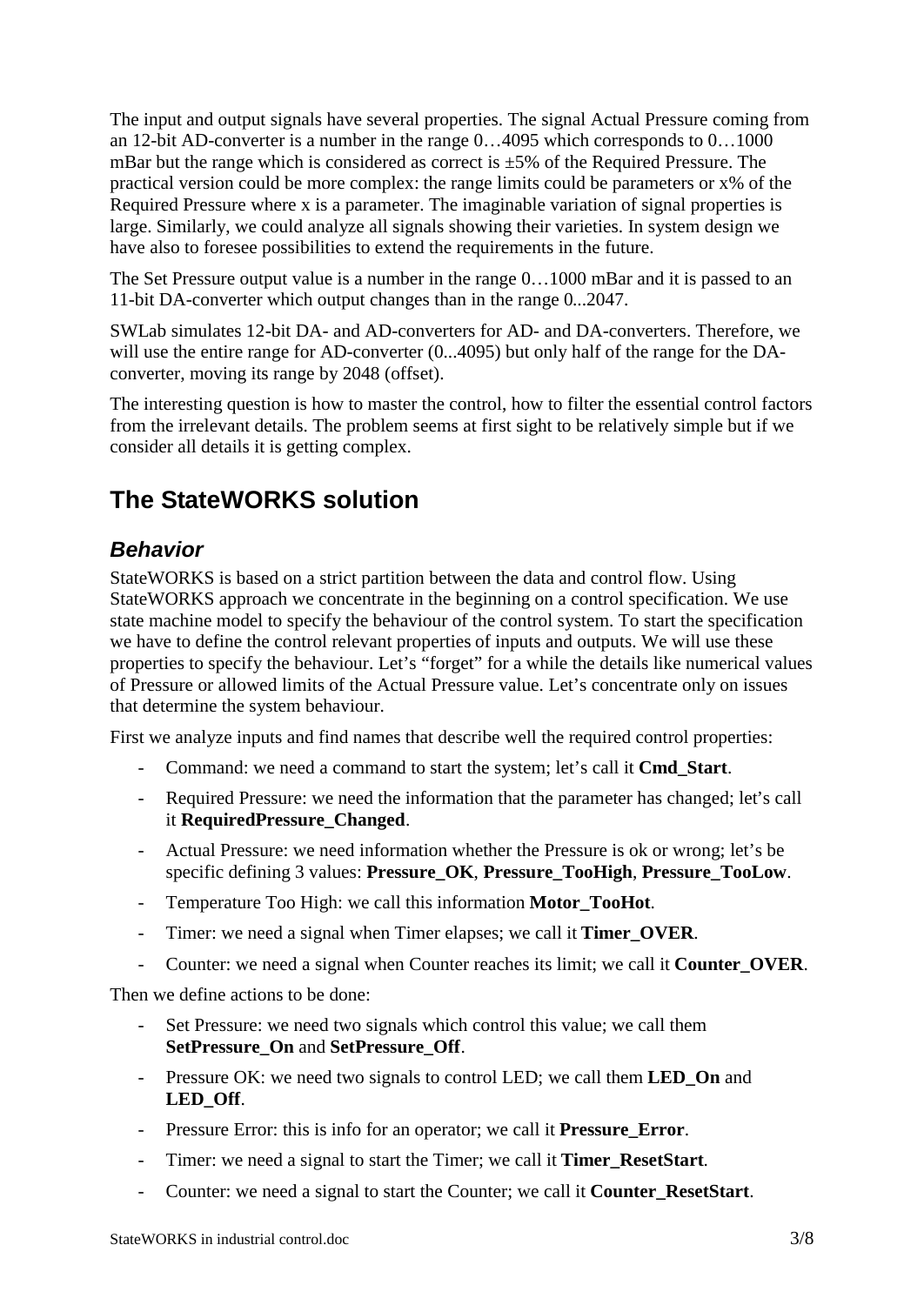Using these definitions, we try to specify a state machine which realizes the requirements described in the first chapter. During the specification we may decide to add additional names. The first set of input and output names is just a starting point.

The basic component of a state machine is a state. After some consideration we could propose the following states:

- **Init**: where the state machine begins after start-up and returns after error.
- **Start**: the state machine sets the Pressure\_Set, starts the Timer and Counter. The supervision starts, the state machines waits for the ActualPressure to reach the SetPressure value.
- **Regulating**: the ActualPressure is Ok and the state machine signals it by switching on the LED.
- **Error**: the ActualPressure is too low or too high and the state machine signals it by switching off the LED. If the ActualPressure value returns to the allowed range the state machine returns to the state Regulating, otherwise it goes to the state Init (controlled by the Timer and Counter).

Using these state names and previously defined input names we specify the following state transition diagram which should realize the required behaviour:



The state transition diagram shows the states, transitions and transition conditions. Thus, it gives a general idea about functioning of the state machine. To fully understand the state machine we have to see the actions of the state transition diagram. Normally, it is impossible to show them on a state transition diagram as it would be overloaded. The actions are seen in the state transition table. As an example we show here the state transition table of the state **Start**.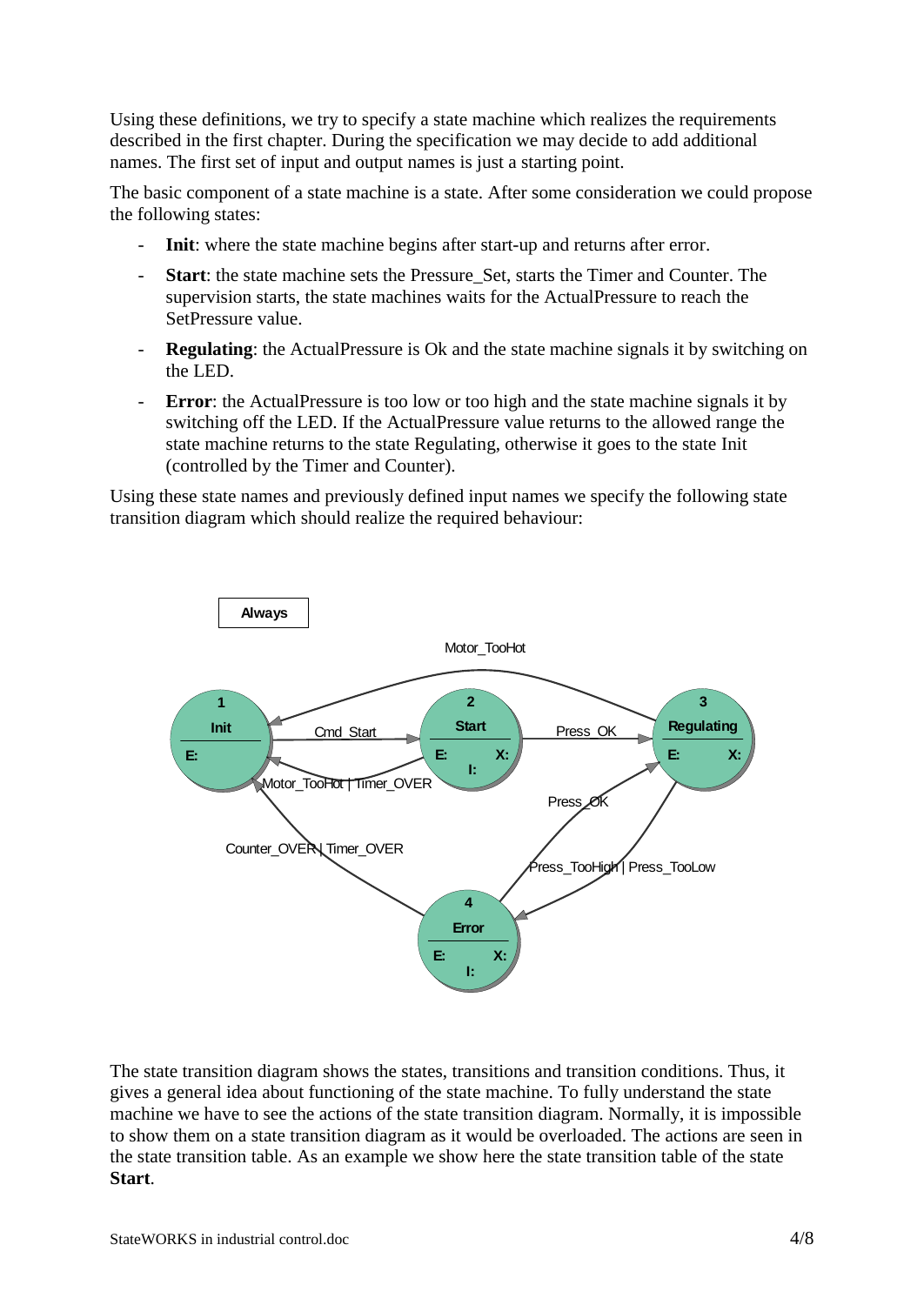| Start      |                           |    | E: SetPress_Set<br>Swip_On<br>Counter_ResetStart<br>Timer_ResetStart<br>Ofun CalcLimit |                  |
|------------|---------------------------|----|----------------------------------------------------------------------------------------|------------------|
|            |                           | Х. | Timer_Stop                                                                             |                  |
|            | RequiredPress_CHANGED     |    |                                                                                        | Timer ResetStart |
| Regulating | Press OK                  |    |                                                                                        |                  |
| Init       | Motor_TooHot   Timer_OVER |    |                                                                                        |                  |

In addition to the state transitions that have been displayed on the state transition diagram we see here the **E**ntry, E**X**it and Input actions. By entering the state the state machine sets the SetPressure value (SetPressure Set) and starts the Timer and the Counter. We see also two additional Entry actions: Swip\_On (switching on the supervision of the ActualPressure value) and Ofun\_CalcLimit (calculation of limits for the supervision) which were introduced in course of detailed analysis of the requirements. There is also an Input action: when the RequiredPressure parameter changes the Timer is restarted.

The point is that we specified the behaviour of a control system using names representing control relevant input and output properties and states. This behaviour specification is a very stable component of the system: it is independent from the implementation or signal features (range, data type, scaling, offset). To be more specific, we do not care for instance how RequiredPressure\_CHANGED or Pressure\_OK or Ofun\_CalcLimit come into being. We want to describe the behaviour using only information which influences it and we use for it expressive names. The implementation, representation, source of that information may change but it does not influence the system behaviour.

### *Real signals (objects)*

The state machine specification described in the previous chapter is a "virtual" one. It uses abstract ideas in a form of names to describe behaviour. Eventually, we have to "link" the "virtual" names with real objects.

Any signal (we call it object because they are represented by RTDB objects) has two faces: the first one represented by control properties and the second one represented by object properties. The control properties are represented by names that describe features that may be used for control. We consider the control properties as "virtual" because they cannot be "seen"; they are just descriptions which make sense in the world of automata. In contrary to the control properties the object properties are "real", physical features expressing time, voltage, units, etc.

In StateWORKS we do the link between the control and real properties using a Real Time Data Base (RTDB) which automatically filters out the control properties from real objects supplying the control information required by the "virtual" specification. This information can be than used by a standard Executor that realizes the state machine behaviour.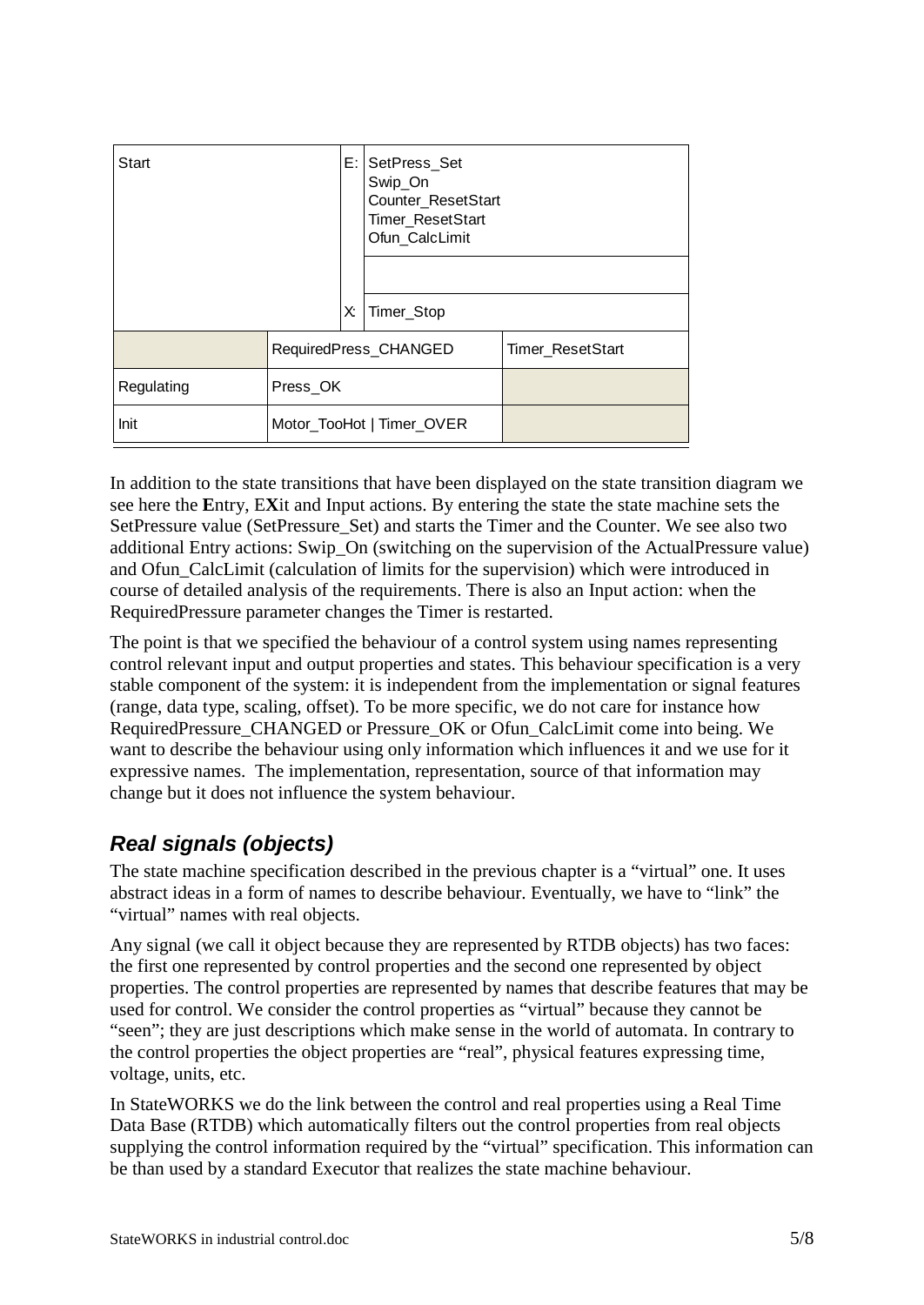To describe the interface between the "virtual" environment of a state machine and the real objects let's take some examples:

- Motor\_Temperature is a digital input which may be true or false (represented for instance by high and low voltage values). It is a true Boolean value. In the virtual environment the digital input is represented by two names: HIGH and LOW. Note that the two names represent an extension of a Boolean signal as this definition allows expression of four control properties:
	- o HIGH corresponds to the Boolean true,
	- o LOW corresponds to the Boolean false,
	- o none means "not known",
	- o both HIGH and LOW present not allowed.

As the last control property does not make sense we have effectively three control properties.

- Timer is an object with the following "real" properties: Name,  $Const<sup>1</sup>$  (Timeout value) and  $Clock<sup>1</sup>$  (Time base). In the "virtual" state machine specification the Timer is represented by input control properties like: RESET, STOP, RUN, OVER and OVERSTOP and output control properties like: Reset, Stop, Start, ResetStart. These two "real" and "virtual" environments are completely different worlds. The real one with its Timeout value and Time base is useless and irrelevant for control purposes (the state machine behaves exactly in the same manner with a 1 sec timeout and a 1 hour timeout). The control properties in the virtual environment are very homogenous – they are just names describing control features. Those names are completely independent from the real features.
- Parameter is an object with the following "real" properties: Name, Category, Format, Unit, Low limit value, High limit value and Init value. In the "virtual" state machine specification the parameter object is represented by input control properties like: UNDEF, DEF, CHANGED and INIT (a parameter has no output control properties). Also in that case there is nothing common between the control properties required by the "virtual" state machine specification (names) and the "real" numbers, units, categories, etc.

StateWORKS Studio specification has several possibilities based on used state machine model and implemented RTDB objects. We cannot discuss them fully in this paper but we would like mention two specific StateWORKS features.

In general, a control system has a sequential part realized by the state machine and a combinatorial part that does not require the state machine functionality. In other words, the combinatorial part would have to be repeated in each state. StateWORKS offers a special solution for this problem. Instead of repeating combinatorial actions in all states we can write them in an Always section. In the Reg example we specify there the actions: Counter\_ResetStart, Ofun\_CalcLimit, SetPressure\_Set if the Required Pressure value changes.

If we specify a state machine and the implementation system using StateWORKS Studio we use RTDB objects to define names of control properties. At this time the RTDB has 19 object types. If we are confronted with a problem that does not correspond to any of RTDB objects we can define our own object using the OFUN object. The OFUN object represents a software interface used to add missing functionality to RTDB. In the discussed Reg example the state

 $\overline{a}$ <sup>1</sup> These are the names used in ´StateWORKS Studio.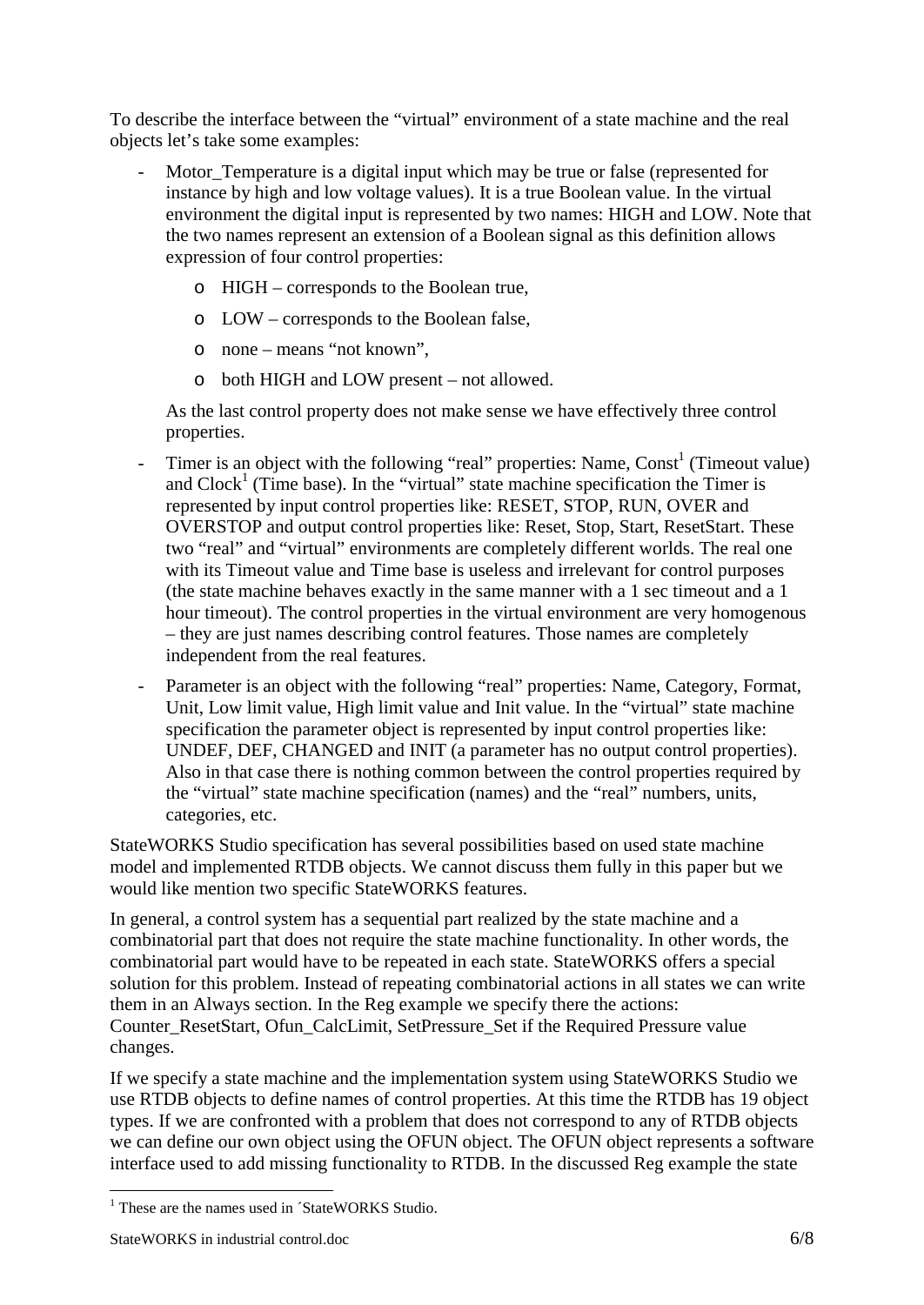machine has to calculate the range of the ActualPressure value considered as correct. The range defined by two limits depends on the RequiredPressure value and must be recalculated any time the RequiredPressure changes. This task is realized by a C-function that is linked with the run-time system. In defining an OFUN object we specify the name of the function and its "owner". This information "binds" the RTDB with the C-function: the RTDB can call the function and the function can access the objects of its owner.

If you study the details of this example you will see the properties of all objects. Most of them are obvious and result from the requirements. Note the values for the SetPressure (NO) object:

- Scale Factor =  $2047 / 1000 = 2.047$
- $-$  Offset = 2048

and for the ActualPressure (NI) object:

Scale Factor =  $1000 / 4095 = 0.2442$ 

Defining the RTDB objects we create any number of objects of a given type according to the state machine specification. Any specified state machine represents a specific type. We may create any number of the objects as different incarnations of the same state machine. They differ by their owned objects.

#### *Run-time system*

We can specify the state machine and the run-time system components using StateWORKS Studio. We can test the specified system using  $SWLab^2$ , SWMon and SWTerm. How far are we in this moment away from the implementation? Taking into consideration that SWLab is a real StateWORKS run-time system, SWLab is the implementation if we can use tcp/ip for signal transmission. It may be true for Command, Required Pressure, Pressure Ok and Pressure Error signals which are linked with the operator panel. It may be different for Set Pressure, Temperature Too High and Actual Pressure signals which are linked with the control peripheral devices. For them we have to write an IO-Unit which is an interface between the peripheral drivers and the RTDB. The IO-Unit has to be written in C++ and StateWORKS documentation provides a good description of class methods which allow RTDB access.

### **Conclusions**

This paper tries to explain the way StateWORKS is used for implementation of control system, specifically for industrial control. The principle is to separate the behaviour from the implementation details. The behaviour is specified using state machine model and the result is an implementation independent specification. The StateWORKS concept assumes that the ultimate implementation will not be programmed. Therefore, the state machine specification must be complete – there will be no chance to add missing control later by coding. The specification in a form of state transition diagram, state transition tables or XML document is a perfect base for discussion, exchange and documentation.

The set of object types offered by the RTDB covers typical requirements for input and output signals. In some cases, where for instance some calculations are required, we shall use the OFUN object which represents the software interface to the RTDB.

 $\overline{a}$ <sup>2</sup> The NI and NO objects displayed in SWLab show the inputs (NI) of AD-converters and outputs (NO) of DAconverters in two forms: as a number and as an analog indicator. The analog indicators are labelled -10…+10 which is of course only one of possible interpretation of analog signals.